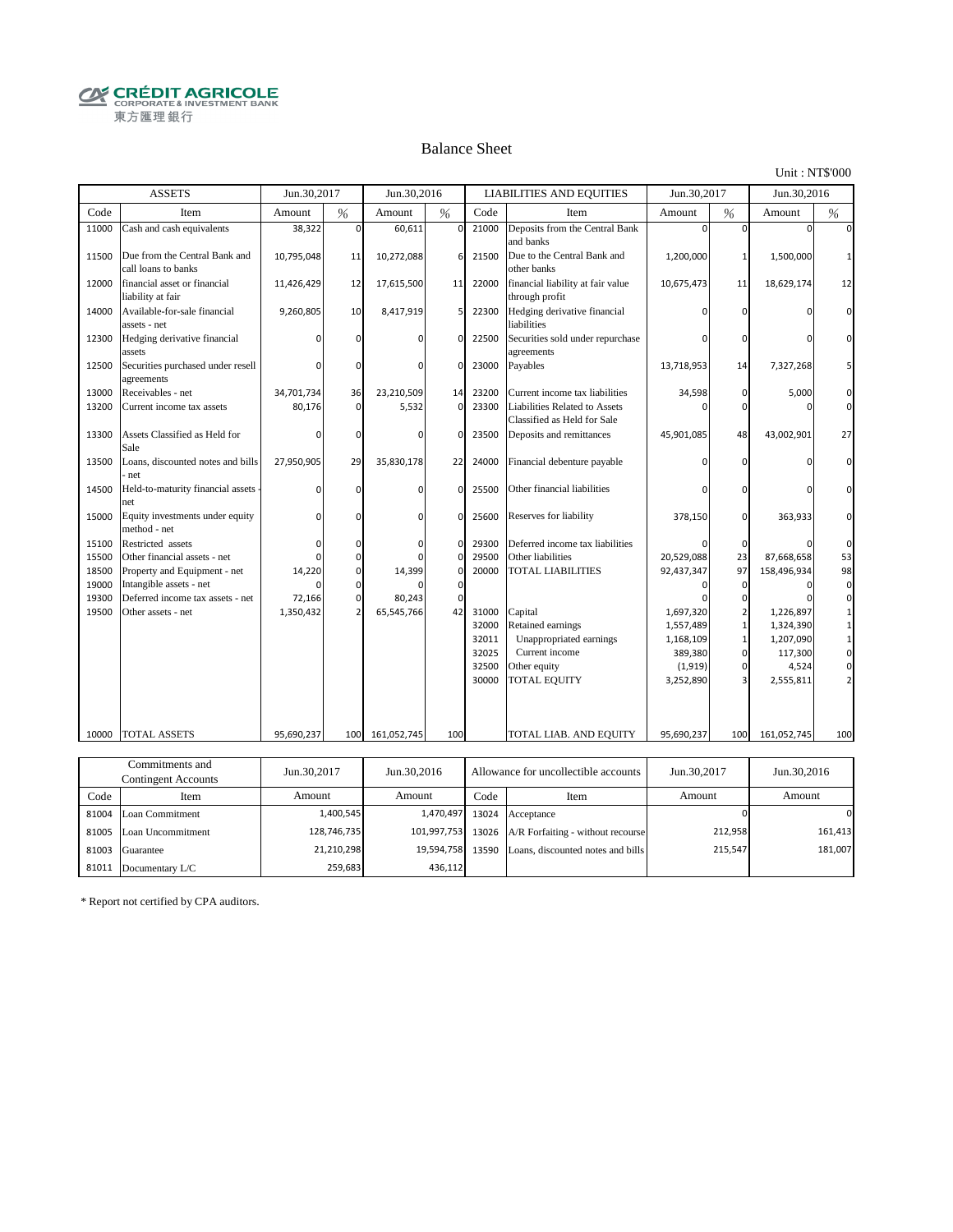**CALCOUT AGRICOLE**<br>
CORPORATE & INVESTMENT BANK<br>
東方匯理銀行

### Consolidate Income Statement

Unit : NT\$'000

|       |                                                                                                  | Jan.-Jun., 2017 |                | Jan.-Jun., 2016 |                | Variable %  |
|-------|--------------------------------------------------------------------------------------------------|-----------------|----------------|-----------------|----------------|-------------|
| 代碼    | 項<br>目                                                                                           | Amount          | %              | Amount          | $\%$           |             |
| 41000 | Interest income                                                                                  | 592,253         | 104            | 576,885         | 101            |             |
| 51000 | Interest expense                                                                                 | (549, 032)      | (97)           | (417, 295)      | (73)           | 32          |
|       | Net interest (expense) income                                                                    | 43,221          | 7              | 159,590         | 28             | (73)        |
|       | Other operating income                                                                           |                 | 0              |                 | $\overline{0}$ | 0           |
|       | Commission income                                                                                | 61,272          | 11             | 43,389          | 8              | 41          |
|       | Gain (loss) on financial assets or liabilities<br>measured at fair value through profit and loss | (820, 845)      | (144)          | (2,747,494)     | (483)          | (70)        |
|       | Realized gain (loss) on available-for-sale<br>financial assets                                   | (18,083)        | (3)            | (41, 026)       | (7)            | (56)        |
|       | Realized gain (loss) on held-to-maturity<br>financial assets                                     |                 | 0              | 0               | 0              | 0           |
|       | Foreign exchange gains (losses) - net                                                            | 1,110,861       | 195            | 2,948,299       | 518            | (62)        |
|       | Impairment loss on assets (reversal of                                                           | 0               | $\mathbf 0$    | 0               | 0              | 0           |
|       | impairment loss on assets)<br>Others                                                             |                 |                |                 |                |             |
|       |                                                                                                  | 192,474         | 34             | 139,916         | 25             | 38          |
|       | Net income                                                                                       | 568,900         | 100            | 502,674         | 89             | 13          |
| 58200 | Bad debt expenses                                                                                | 238,864         | 42             | (62, 380)       | (11)           | (483)       |
|       | Operating expenses                                                                               | 0               | $\overline{0}$ | 0               | $\overline{0}$ | $\mathbf 0$ |
| 58500 | Employee benefits                                                                                | (168, 714)      | (30)           | (159, 789)      | (28)           | 6           |
| 59000 | Depreciation and amortization expense                                                            | (1, 167)        | $\mathbf 0$    | (1, 410)        | $\mathbf 0$    | (17)        |
| 59500 | Other general and administrative expenses                                                        | (163, 201)      | (29)           | (142, 948)      | (25)           | 14          |
|       | Consolidated income (loss) from continuing operations before<br>income tax                       | 474,682         | 83             | 136,147         | 24             | 249         |
| 61003 | Consolidated income (loss) from continuing operations - Income<br>tax (expense) benefit          | (85, 301)       | (15)           | (18, 847)       | (3)            | 353         |
|       | Consolidated income (loss) from continuing operations - after<br>income tax                      | 389,381         | 68             | 117,300         | 21             | 232         |
| 62500 | Income (loss) from discontinued operations                                                       | 0               | $\overline{0}$ | 0               | $\overline{0}$ | $\mathbf 0$ |
|       | Net income (loss)                                                                                | 389,381         | 68             | 117,300         | 21             | 232         |
|       | Other comprehensive income                                                                       |                 |                |                 |                |             |
| 65001 | Exchange differences on cumulative translation adjustments                                       | (7, 593)        | (1)            | 4,586           | 1              | (266)       |
| 65011 | Unrealized gain (loss) on available-for-sale financial assets                                    | 7,992           | 1              | (5, 304)        | (1)            | (251)       |
| 65031 | Remeasurement of defined benift plans                                                            | $\mathbf 0$     | $\mathbf{0}$   | <sup>0</sup>    | $\mathbf{0}$   | 0           |
|       | 65051 Other comprehensive income after tax                                                       | 0               | 0              | 0               | 0              | 0           |
|       | Total other comprehensive income                                                                 | 389,780         | 69             | 116,582         | 20             | 234         |
|       | Net income belong to:                                                                            |                 |                |                 |                |             |
|       | Owners' equity                                                                                   | 389,381         | 68             | 117,300         | 21             | 232         |
|       | Non-controlling Interests                                                                        |                 | 0              | 0               | $\overline{0}$ | 0           |
|       | Total other comprehensive income belong to:                                                      |                 |                |                 |                |             |
|       | Owners' equity                                                                                   | 389,780         | 69             | 116,582         | 20             | 234         |
|       | Non-controlling Interests                                                                        |                 | $\overline{0}$ |                 | $\overline{0}$ | 0           |

\* Report not certified by CPA auditors.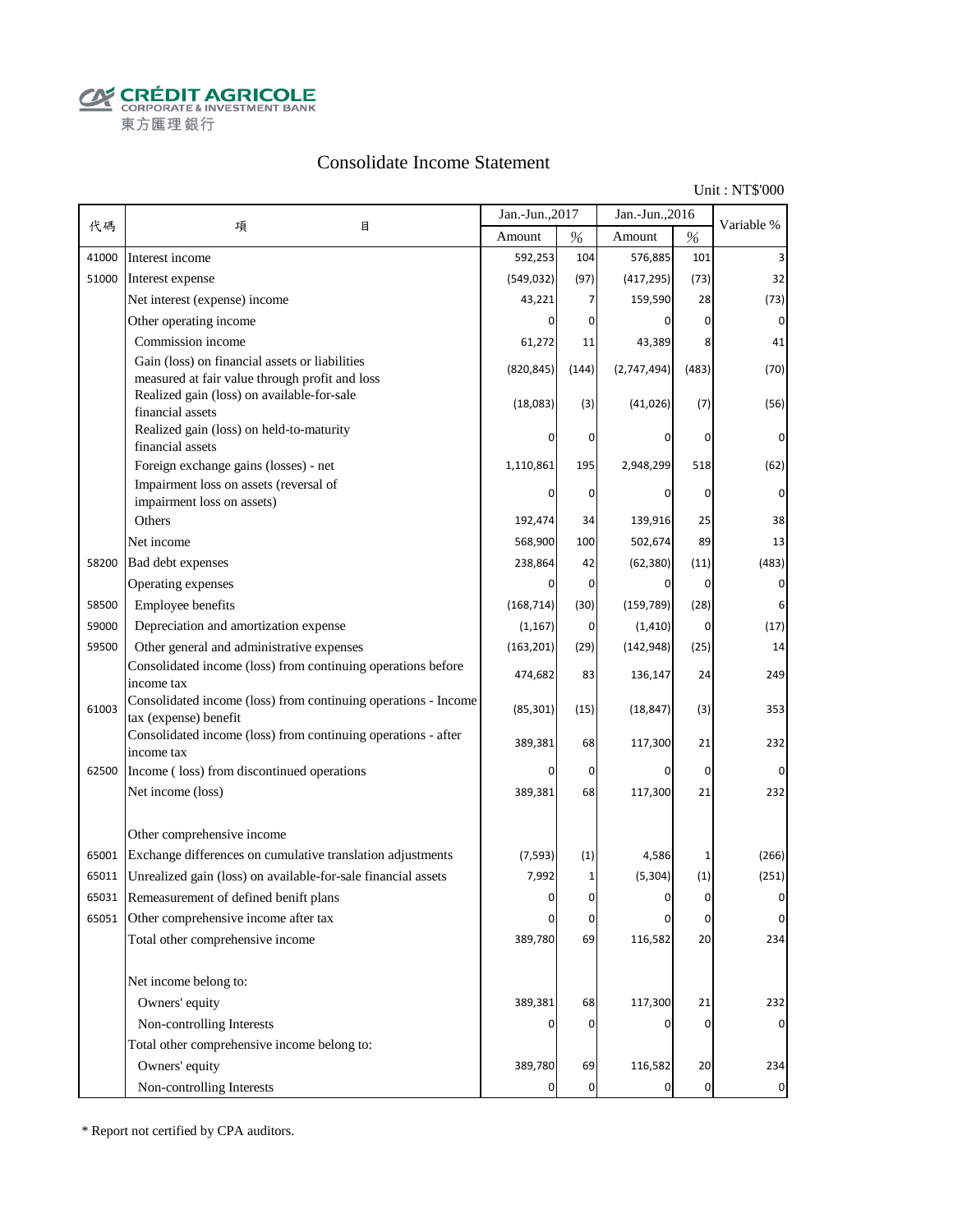

### Information on fair value hierarchy of financial instruments

#### Unit : NT\$'000

Unit : NT\$'000

| Instrument item meansured at fair value        |                          | Jun.30,2017 |            |         | Jun.30,2016 |           |                          |         |
|------------------------------------------------|--------------------------|-------------|------------|---------|-------------|-----------|--------------------------|---------|
|                                                | Total                    | Level 1     | Level 2    | Level 3 | Total       | Level 1   | Level 2                  | Level 3 |
| Non-derivative financial instruments           |                          |             |            |         |             |           |                          |         |
| Asset                                          |                          |             |            |         |             |           |                          |         |
| Financial assets designated at fair value      | 1,055,187                | 1,055,187   |            |         | 2,316,300   | 2,316,300 |                          |         |
| through profit or loss                         |                          |             |            |         |             |           |                          |         |
| Held for trading financial asset               | 1,055,187                | 1,055,187   |            |         | 2,316,300   | 2,316,300 |                          |         |
| Equity investment                              |                          |             |            |         |             |           |                          |         |
| <b>Bond</b> investment                         | 1,055,187                | 1,055,187   |            |         | 2,316,300   | 2,316,300 |                          |         |
| Others                                         |                          |             |            |         |             |           |                          |         |
| Financial assets designated at fair value      |                          |             |            |         |             |           |                          |         |
| through profit or loss on initial recognition  |                          |             |            |         |             |           |                          |         |
| Available-for-sale financial assets            | 9,260,805                | 5,511,072   | 3,749,733  |         | 8,146,333   | 2,004,232 | 6,142,101                |         |
| Equity investment                              |                          |             |            |         |             |           |                          |         |
| Bond investment                                | 8,710,727                | 5,511,072   | 3,199,655  |         | 6,946,192   | 2,004,232 | 4,941,960                |         |
| Others                                         | 550,078                  |             | 550,078    |         | 1,200,141   |           | 1,200,141                |         |
| Liabilities                                    |                          |             |            |         |             |           |                          |         |
| Financial liabilities designated at fair value |                          |             |            |         |             |           |                          |         |
| through profit or loss                         |                          |             |            |         |             |           |                          |         |
| Held for trading financial liabilities         |                          |             |            |         |             |           |                          |         |
| Financial liabilities designated at fair value |                          |             |            |         |             |           |                          |         |
| through profit or loss on initial recognition  |                          |             |            |         |             |           |                          |         |
| Derivatives financial instruments              |                          |             |            |         |             |           |                          |         |
| Asset                                          |                          |             |            |         |             |           |                          |         |
| Financial assets designated at fair value      | 10.371.242               |             | 10,371,242 |         | 15,299,200  |           | 15,299,200               |         |
| through profit or loss                         |                          |             |            |         |             |           |                          |         |
| Hedging derivative financial assets            | $\overline{\phantom{m}}$ |             |            |         | ٠           |           | $\overline{\phantom{a}}$ |         |
| Liabilities                                    |                          |             |            |         |             |           |                          |         |
| Financial liabilities designated at fair value | 10,675,473               |             | 10,675,473 |         | 18,629,174  |           | 18,629,174               |         |
| through profit or loss                         |                          |             |            |         |             |           |                          |         |
| Hedging derivative financial liabilities       |                          |             |            |         |             |           |                          |         |
|                                                |                          |             |            |         |             |           |                          |         |

### Financial asset changes in fair value measurement level 3

|                                               |           |           |                       |                        |              |                        |               | Unit: NT\$'000  |
|-----------------------------------------------|-----------|-----------|-----------------------|------------------------|--------------|------------------------|---------------|-----------------|
|                                               | Beginning |           | Profit/Loss valuation | Increase during period |              | Decrease during period |               |                 |
| Item                                          | retained  | Income    | Other comprehe        |                        | Transfers to | Sale, disposal         | Converted out | Ending retained |
|                                               | earnging  | statement | income                | Buy in or issue        | Level 3      | or settlement          | from Level 3  | earning         |
| Financial assets designated at fair value     |           |           |                       |                        |              |                        |               |                 |
| through profit or loss                        |           |           |                       |                        |              |                        |               |                 |
| Held for trading financial assets             |           |           |                       |                        |              |                        |               |                 |
| Financial assets designated at fair value     |           |           |                       |                        |              |                        |               |                 |
| through profit or loss on initial recognition |           |           |                       |                        |              |                        |               |                 |
| Available-for-sale financial assets           |           |           |                       |                        |              |                        |               |                 |
| Hedging derivative financial assets           |           |           |                       |                        |              |                        |               |                 |
|                                               |           |           |                       |                        |              |                        |               |                 |

### Financial liabilities changes in fair value measurement level 3

|                                                |                      |                                               |                 |                         |                                 |                               | <u>UMIL.ITTU UUU</u>       |
|------------------------------------------------|----------------------|-----------------------------------------------|-----------------|-------------------------|---------------------------------|-------------------------------|----------------------------|
|                                                | Beginning            |                                               |                 | Increase during period  |                                 | Decrease during period        |                            |
| Item                                           | retained<br>earnging | Valuation of profit/loss during<br>the period | Buy in or issue | Transfers to<br>Level 3 | Sale, disposal<br>or settlement | Converted out<br>from Level 3 | Ending retained<br>earning |
| Financial liabilities designated at fair value |                      |                                               |                 |                         |                                 |                               |                            |
| through profit or loss                         |                      |                                               |                 |                         |                                 |                               |                            |
| Held for trading financial liabilities         |                      |                                               |                 |                         |                                 |                               |                            |
| Financial liabilities designated at fair value |                      |                                               |                 |                         |                                 |                               |                            |
| through profit or loss on initial recognition  |                      |                                               |                 |                         |                                 |                               |                            |
| Hedging derivative financial liabilities       |                      |                                               |                 |                         |                                 |                               |                            |
|                                                |                      |                                               |                 |                         |                                 |                               |                            |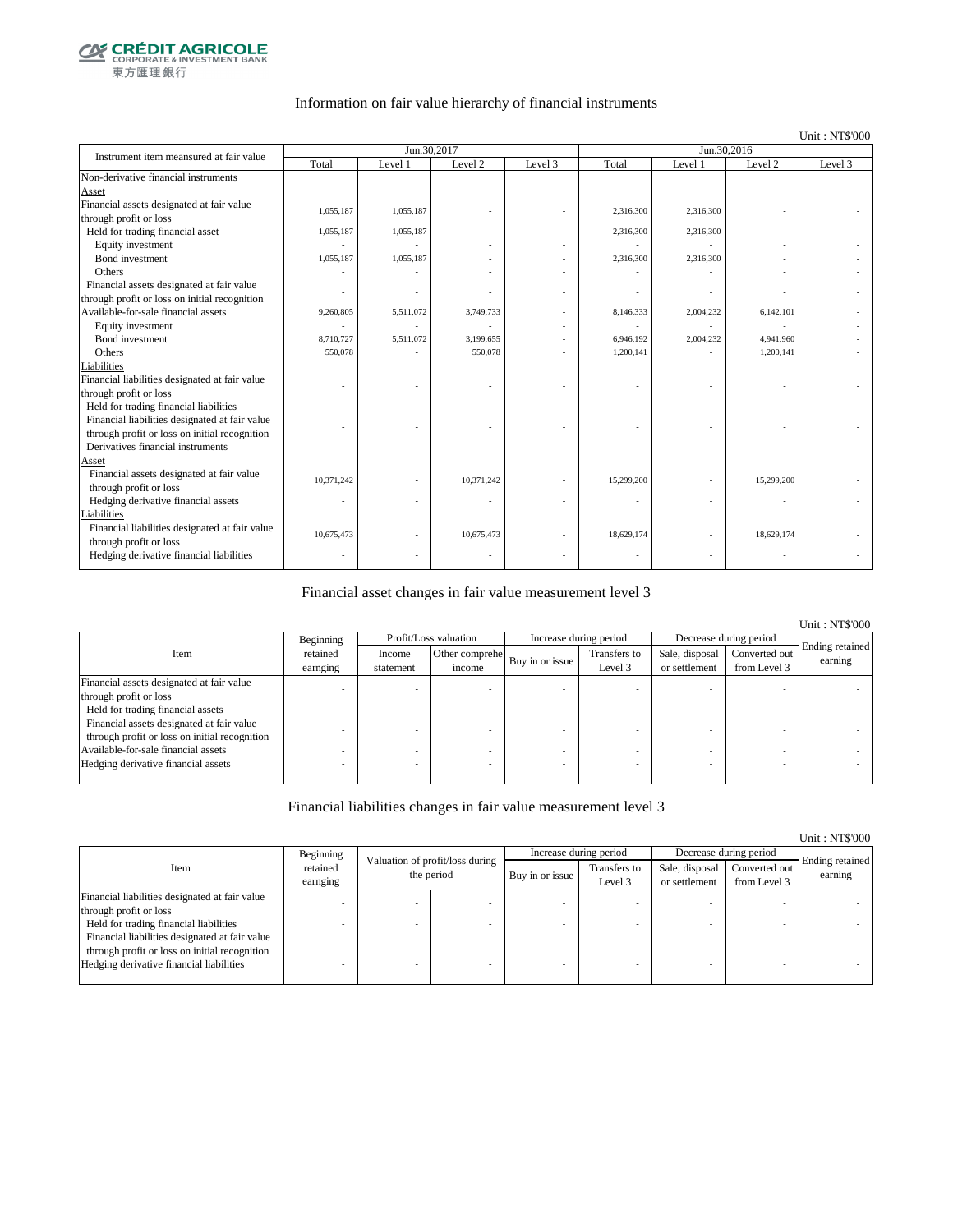

### ASSETS QUALITY

Unit : NT\$'000, %

| Year \ Month               |                                  |                   |                          | Jun.30,2017                                     |                     |                                                                  | Jun.30,2016              |                          |                                                 |                          |                                                      |
|----------------------------|----------------------------------|-------------------|--------------------------|-------------------------------------------------|---------------------|------------------------------------------------------------------|--------------------------|--------------------------|-------------------------------------------------|--------------------------|------------------------------------------------------|
|                            | <b>ITEM</b>                      | Overdue<br>Amount | Loan<br>Amount           | $%$ of<br>Overdue<br>loans<br>to Total<br>loans |                     | $%$ of<br>Loan loss reserve Loan loss reserve<br>to Overdue Loan | Overdue<br>Amount        | Loan<br>Amount           | $%$ of<br>Overdue<br>loans<br>to Total<br>loans | Loan loss<br>reserve     | $%$ of<br>Loan loss<br>reserve<br>to Overdue<br>Loan |
| Corporate Finance          | Security                         | $\sim$            | 2,667,409                |                                                 | 215,547             |                                                                  | $\blacksquare$           | 209,213                  |                                                 | 181,007                  |                                                      |
|                            | Unsecurity                       |                   | 25,499,043               |                                                 |                     |                                                                  |                          | 35,801,972               |                                                 |                          |                                                      |
|                            | Housing Loan                     |                   |                          | $\sim$                                          |                     |                                                                  |                          | $\overline{\phantom{a}}$ | $\overline{\phantom{a}}$                        |                          |                                                      |
|                            | Cash card                        |                   |                          | $\sim$                                          |                     | <b>NA</b>                                                        |                          |                          |                                                 |                          | <b>NA</b>                                            |
| <b>Consumer Finace</b>     | Small credit Loan                |                   |                          | $\overline{\phantom{a}}$                        |                     |                                                                  | -                        | $\overline{\phantom{0}}$ |                                                 |                          |                                                      |
|                            | Security<br>Others<br>Unsecurity | $\blacksquare$    | $\overline{\phantom{0}}$ |                                                 |                     |                                                                  | $\blacksquare$           | $\overline{\phantom{0}}$ |                                                 | $\overline{\phantom{0}}$ |                                                      |
|                            | Total                            |                   | 28,166,452               | $\sim$                                          | 215,547             |                                                                  |                          | 36,011,185               |                                                 | 181,007                  |                                                      |
|                            |                                  | Overdue<br>Amount | A/R<br>Amount            | $%$ of<br>Overdue A/R<br>to Total A/R           | Provision<br>Amount | $%$ of<br>Provision to<br>Overdue Loan                           | Overdue<br>Amount        | A/R<br>Amount            | $%$ of<br>Overdue A/R<br>to Total A/R           | Provision<br>Amount      | $%$ of<br>Provision to<br>Overdue<br>Loan            |
| Credit card                |                                  |                   |                          | $\sim$                                          |                     |                                                                  |                          |                          |                                                 |                          |                                                      |
| Factoring-without recourse |                                  |                   | 21,295,776               | $\sim$                                          | 212,958             | <b>NA</b>                                                        |                          | 16,140,500               |                                                 |                          | <b>NA</b>                                            |
| Other non-performing loans |                                  | $\blacksquare$    | $\overline{\phantom{0}}$ | $\blacksquare$                                  |                     |                                                                  | $\overline{\phantom{0}}$ | $\overline{\phantom{0}}$ | $\overline{\phantom{0}}$                        |                          |                                                      |

| Month<br>Year ∖                                                            | Jun.30.2017 | Jun. 30, 2016 |
|----------------------------------------------------------------------------|-------------|---------------|
| Loan classified as non-Pass-Due with normal payment after debt negotiation |             |               |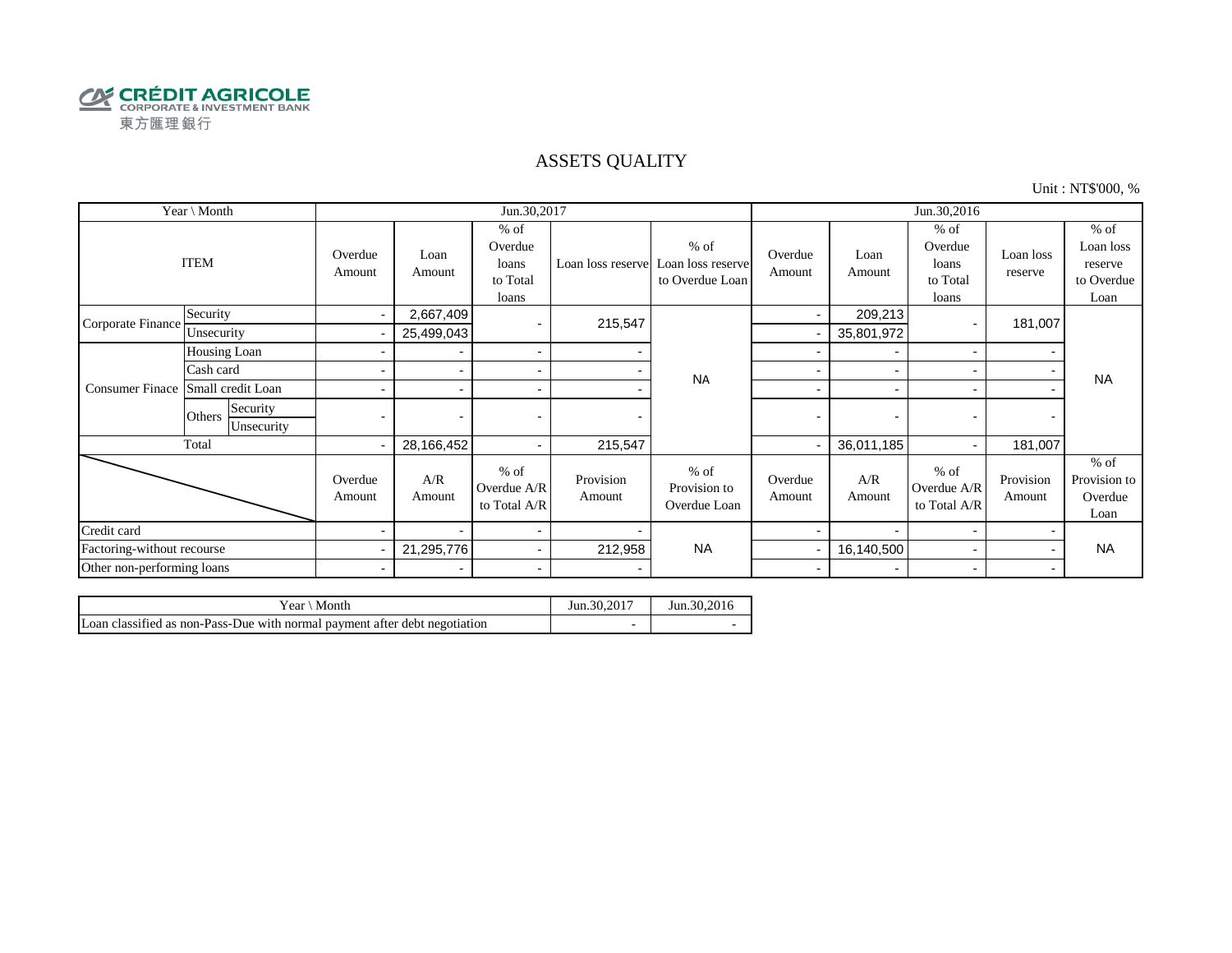

# Credit Exposure Concentration

Unit : NT\$'000, %

| Year \<br>Month |                         | Jun.30,2017                                |                      |                                              | Jun.30,2016           |                                            |               |                                              |  |  |
|-----------------|-------------------------|--------------------------------------------|----------------------|----------------------------------------------|-----------------------|--------------------------------------------|---------------|----------------------------------------------|--|--|
| Ranking         | Group Name              | <b>INDUSTRIAL</b><br><b>CLASSIFICATION</b> | <b>Credit Amount</b> | % of Credit<br>amount to<br>net worth $(\%)$ | Group Name            | <b>INDUSTRIAL</b><br><b>CLASSIFICATION</b> | Credit Amount | % of Credit<br>amount to<br>net worth $(\%)$ |  |  |
|                 | <b>Axxxx</b>            | Manufacturing                              | 21,295,776           |                                              | 655% Axxxx            | Manufacturing                              | 16,140,500    | 632%                                         |  |  |
| 2               | <b>FOXXXXX PIXXXXXX</b> | Manufacturing                              | 10,176,166           |                                              | 313% FOXXXXX Plxxxxxx | Manufacturing                              | 10,349,972    | 405%                                         |  |  |
| 3               | <b>Gxx</b>              | <b>Retail Sales</b>                        | 6,489,426            |                                              | 199% Quxxxx           | Manufacturing                              | 7,437,327     | 291%                                         |  |  |
| 4               | <b>Ctxx</b>             | Construction                               | 4,486,941            | 138% Gxx                                     |                       | <b>Retail Sales</b>                        | 6,489,426     | 254%                                         |  |  |
| 5               | <b>Ouxxxx</b>           | Manufacturing                              | 3,818,209            | 117% Ctxx                                    |                       | Construction                               | 5,588,894     | 219%                                         |  |  |
| 6               | Mixxxx Sexxxxxxxxxx     | Manufacturing                              | 2,500,000            |                                              | 77% CSXX COXXXXXXXX   | Manufacturing                              | 3,770,899     | 148%                                         |  |  |
| 7               | <b>Fxx Eaxxxx</b>       | Manufacturing                              | 2,362,067            |                                              | 73% Daxxxxx           | <b>Financial Service</b>                   | 3,300,000     | 129%                                         |  |  |
| 8               | EVXXXXXXX               | Transportation                             | 2,266,038            |                                              | 70% Fxx Eaxxxx        | Manufacturing                              | 2,259,205     | 88%                                          |  |  |
| 9               | Daxxxxx                 | <b>Financial Service</b>                   | 1,800,000            |                                              | 55% EVXXXXXXX         | Transportation                             | 1,860,727     | 73%                                          |  |  |
| 10              | <b>CSXX COXXXXXXXXX</b> | Manufacturing                              | 1,684,092            |                                              | 52% Mexxxxxx          | Manufacturing                              | 1,614,050     | 63%                                          |  |  |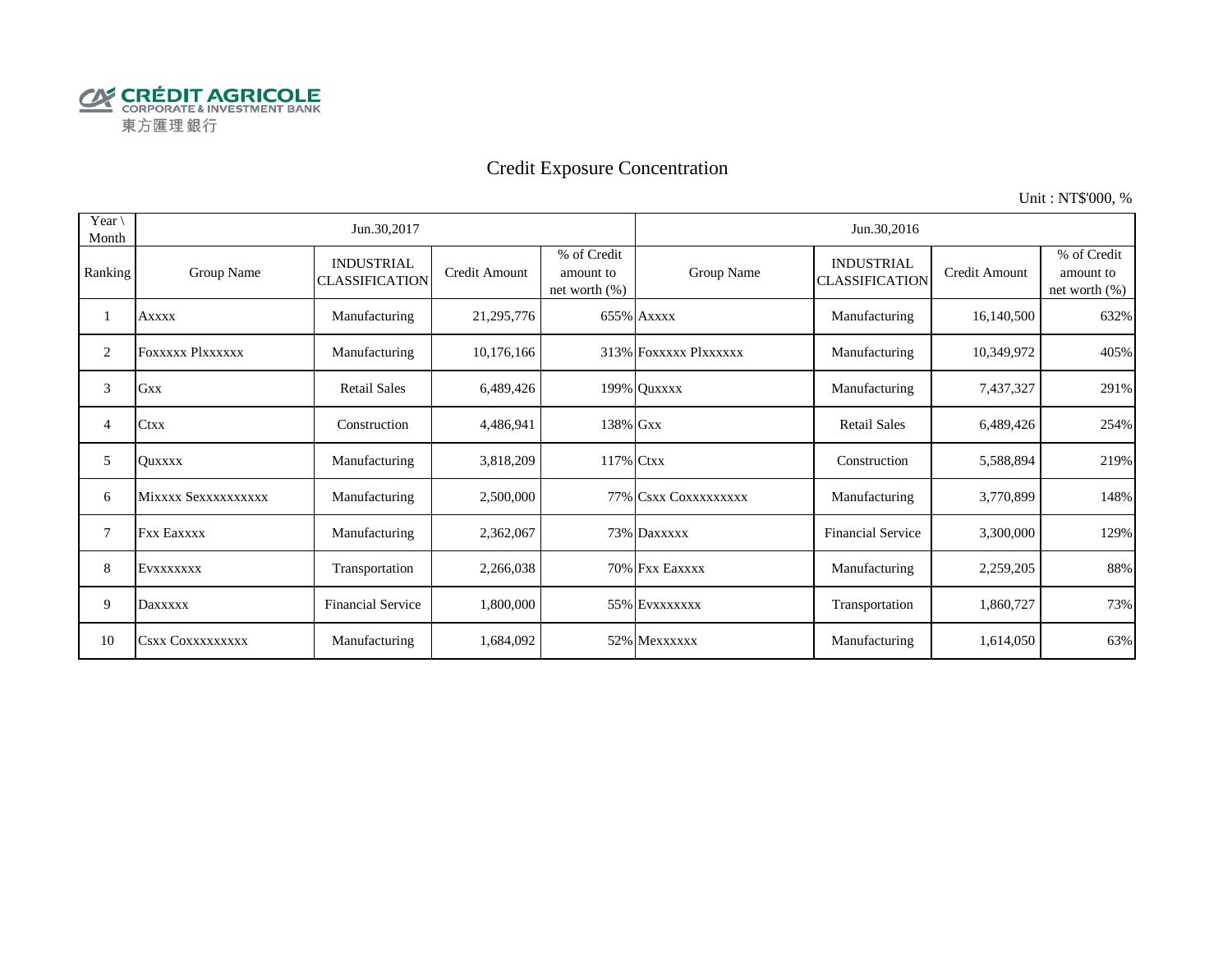

## Interest-Rate Sensitivity - TWD Currency Jun.30,2017

Unit : NT\$'000, %

| <b>ITEM</b>                                                  | $0$ to $90$ days                               | 91 to 180 days | 181 days to 1 year | over 1 year | <b>TOTAL</b> |  |  |
|--------------------------------------------------------------|------------------------------------------------|----------------|--------------------|-------------|--------------|--|--|
| Sensitive assets                                             | 17,618,730                                     | 322,708        | 3,639,542          | 9,480,258   | 31,061,238   |  |  |
| Sensitive liabilities                                        | 7,059,816                                      | 850,000        | 3,000,000          | 1,328,123   | 12,237,939   |  |  |
| Sensitive Gap                                                | 10,558,914                                     | (527, 292)     | 639,542            | 8,152,135   | 18,823,299   |  |  |
| Equity                                                       |                                                |                |                    |             | 3,122,114    |  |  |
| Ratio of interest-rate sensitive assets to liabi<br>253.81 % |                                                |                |                    |             |              |  |  |
|                                                              | Ratio of interest-rate sensitive gap to equity |                |                    |             | 602.90 %     |  |  |

# Interest-Rate Sensitivity - USD Currency Jun.30,2017

Unit : US\$'000, %

| <b>ITEM</b>                                                     | $0$ to 90 days | 91 to $180$ days | 181 days to 1 year | over 1 year | <b>TOTAL</b> |  |  |  |  |
|-----------------------------------------------------------------|----------------|------------------|--------------------|-------------|--------------|--|--|--|--|
| Sensitive assets                                                | 283,682        | 1,141            | 85,120             | 200,574     | 570,517      |  |  |  |  |
| Sensitive liabilities                                           | 1,662,876      | 77,019           | 8,600              | -           | 1,748,495    |  |  |  |  |
| Sensitive Gap                                                   | (1,379,194)    | (75, 878)        | 76,520             | 200,574     | (1,177,978)  |  |  |  |  |
| Equity                                                          |                |                  |                    |             | 4,297        |  |  |  |  |
| Ratio of interest-rate sensitive assets to liabi<br>32.63 %     |                |                  |                    |             |              |  |  |  |  |
| Ratio of interest-rate sensitive gap to equity<br>$-27,413.96%$ |                |                  |                    |             |              |  |  |  |  |

Note:

- 1. Interest-rate sensitive assets or liabilities represent interest bearing assets or interest paying liabilities influenced by the fluctuation of interest rates.
- 2. Ratio of interest-rate sensitive assets to liabilities = Interest-rate sensitive assets ÷ Interest-rate sensitive liabilities (i.e. New Taiwan Dollar interest-rate sensitive assets and New Taiwan Dollar interest-rate sensitive liabilities with tenors of less than one year)
- 3. Interest-rate sensitive gap = Interest-rate sensitive assets  $-$  Interest-rate sensitive liabilities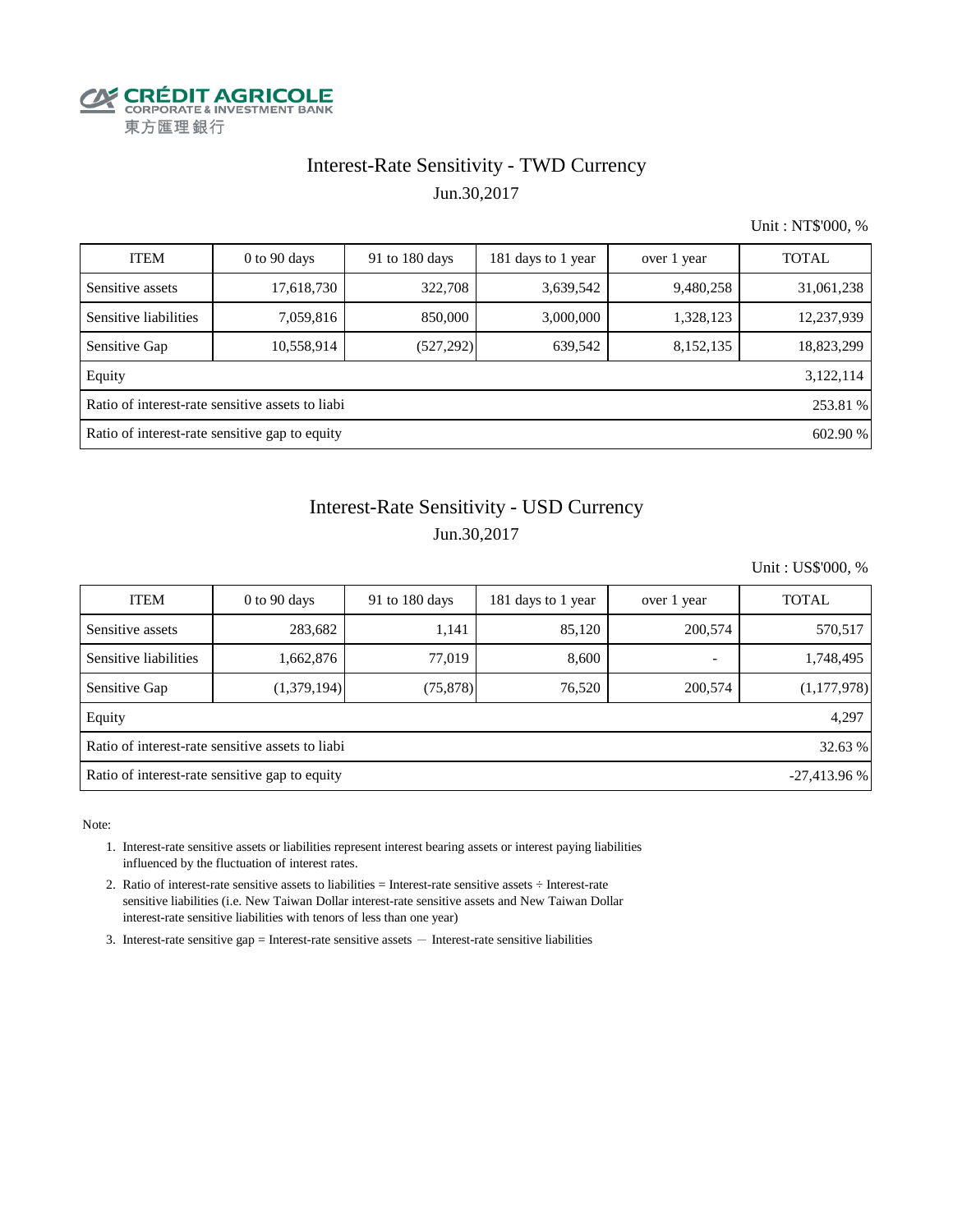

# Ratio of Profitability

Unit : %

| <b>ITEM</b>               |                   | Jun.30,2017 | Jun.30,2016 |  |
|---------------------------|-------------------|-------------|-------------|--|
| Ratio of return on assets | before income tax | 0.41%       | $0.10 \%$   |  |
|                           | after incometax   | 0.34 %      | 0.09%       |  |
|                           | before income tax | 14.79 %     | 5.45 %      |  |
| Ratio of return on equity | after incometax   | 12.14 %     | 4.69 %      |  |
| Ratio of net income       |                   | 68.51 %     | 23.19 %     |  |

Note:

- 1. Ratio of return on assets = Income before income tax  $\div$  Average assets
- 2. Ratio of return on equity = Income before income tax  $\div$  Average equity
- 3. Ratio of net income = Income before income tax  $\div$  Total revenue
- 4. Income before income tax is the year-to-date accumulated income.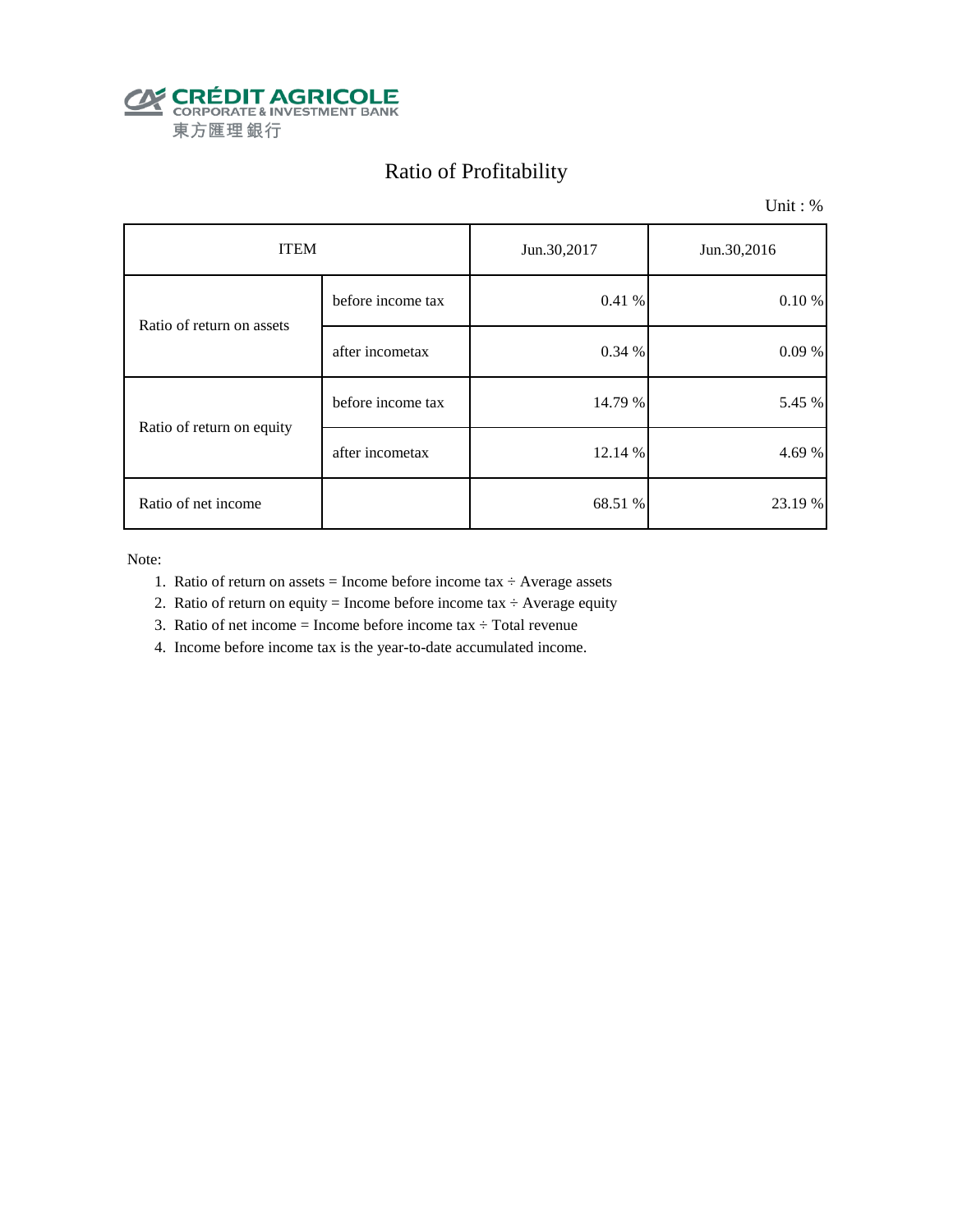

# Analysis of Assets and Liabilities by Maturity Date - TWD Currency Jun.30,2017

Unit : NT\$'000

| <b>ITEM</b> | <b>TOTAL</b> | Amount for the remaining period to the maturity date |                 |                |                       |             |  |  |
|-------------|--------------|------------------------------------------------------|-----------------|----------------|-----------------------|-------------|--|--|
|             |              | $0$ to 30 days                                       | $31$ to 90 days | 91 to 180 days | 181 days to<br>1 year | over 1 year |  |  |
| Assets      | 396,478,545  | 105,512,063                                          | 106,680,927     | 88,202,398     | 67,621,592            | 28,461,565  |  |  |
| Liabilities | 396,612,807  | 92,586,583                                           | 129,300,813     | 72,083,673     | 80,540,224            | 22,101,514  |  |  |
| Gap         | $-134,262$   | 12,925,480                                           | $-22,619,886$   | 16,118,725     | $-12,918,632$         | 6,360,051   |  |  |

Note:

 1. The table includes only New Taiwan Dollar amounts (i.e. excludes assets and liabilities denominated in foreign currency).

## Analysis of Assets and Liabilities by Maturity Date - USD Currency Jun.30,2017

Unit : US\$'000

|             | <b>TOTAL</b> | Amount for the remaining period to the maturity date |                 |                |                       |             |  |  |
|-------------|--------------|------------------------------------------------------|-----------------|----------------|-----------------------|-------------|--|--|
| <b>ITEM</b> |              | $0$ to 30 days                                       | $31$ to 90 days | 91 to 180 days | 181 days to<br>1 year | over 1 year |  |  |
| Assets      | 16,899,492   | 4,737,323                                            | 5,215,811       | 2,752,999      | 2,866,361             | 1,326,998   |  |  |
| Liabilities | 17,442,936   | 5,400,237                                            | 4,739,653       | 3,358,797      | 2,503,405             | 1,440,844   |  |  |
| Gap         | $-543,444$   | $-662,914$                                           | 476,158         | $-605,798$     | 362,956               | $-113,846$  |  |  |

Note:

1. The table includes only U.S. Dollar amounts.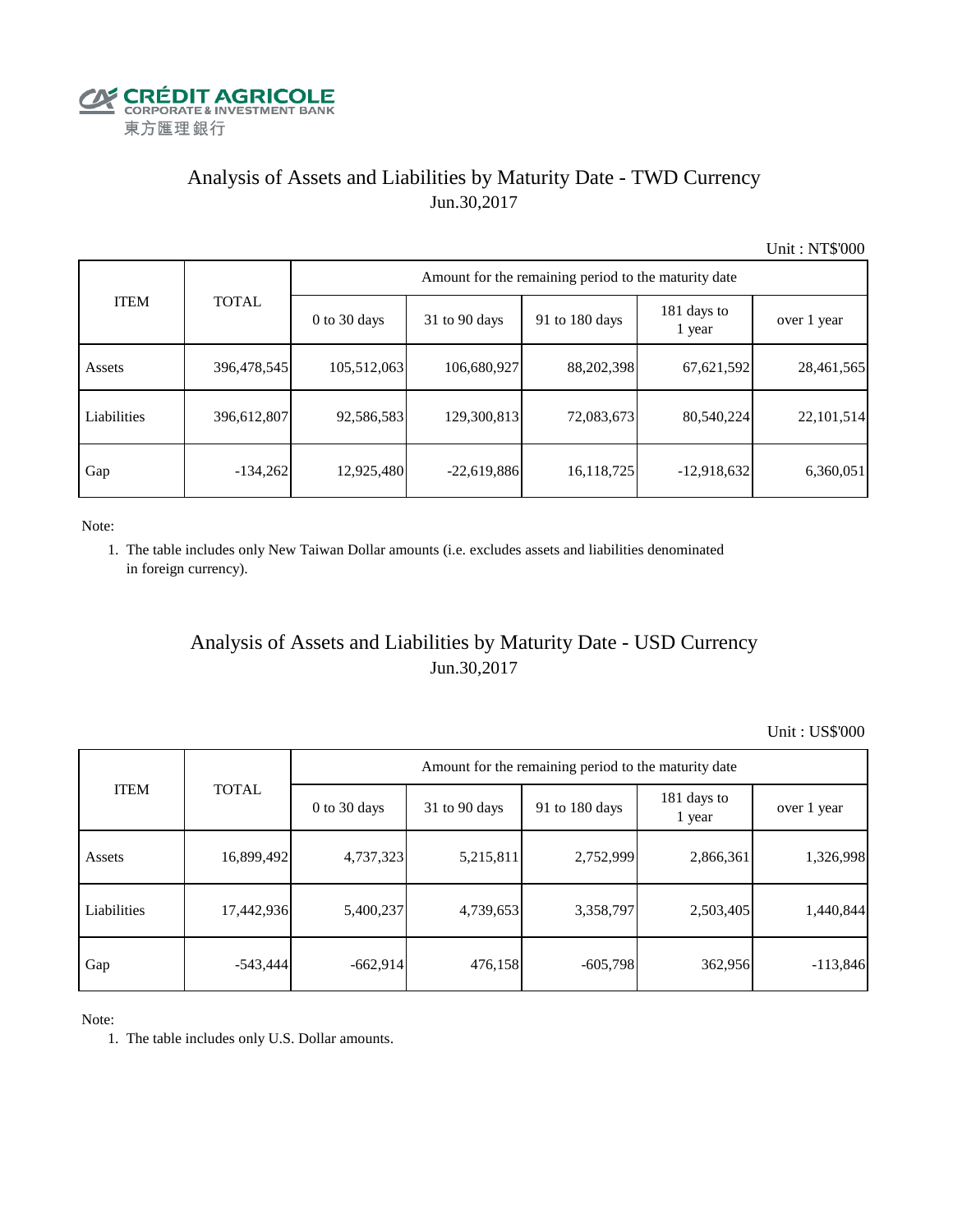

### Sale of Distressed Debt Information Jun.30,2017

1. Transcation information of distressed debt sale Unit: NT\$'000

Transaction  $\frac{\text{D}}{\text{Date}}$  Counterparty Debt Component Book Value Selling Price Gain/loss from disposal Condition of Agreement Relationship with counterparty - - - - - - - -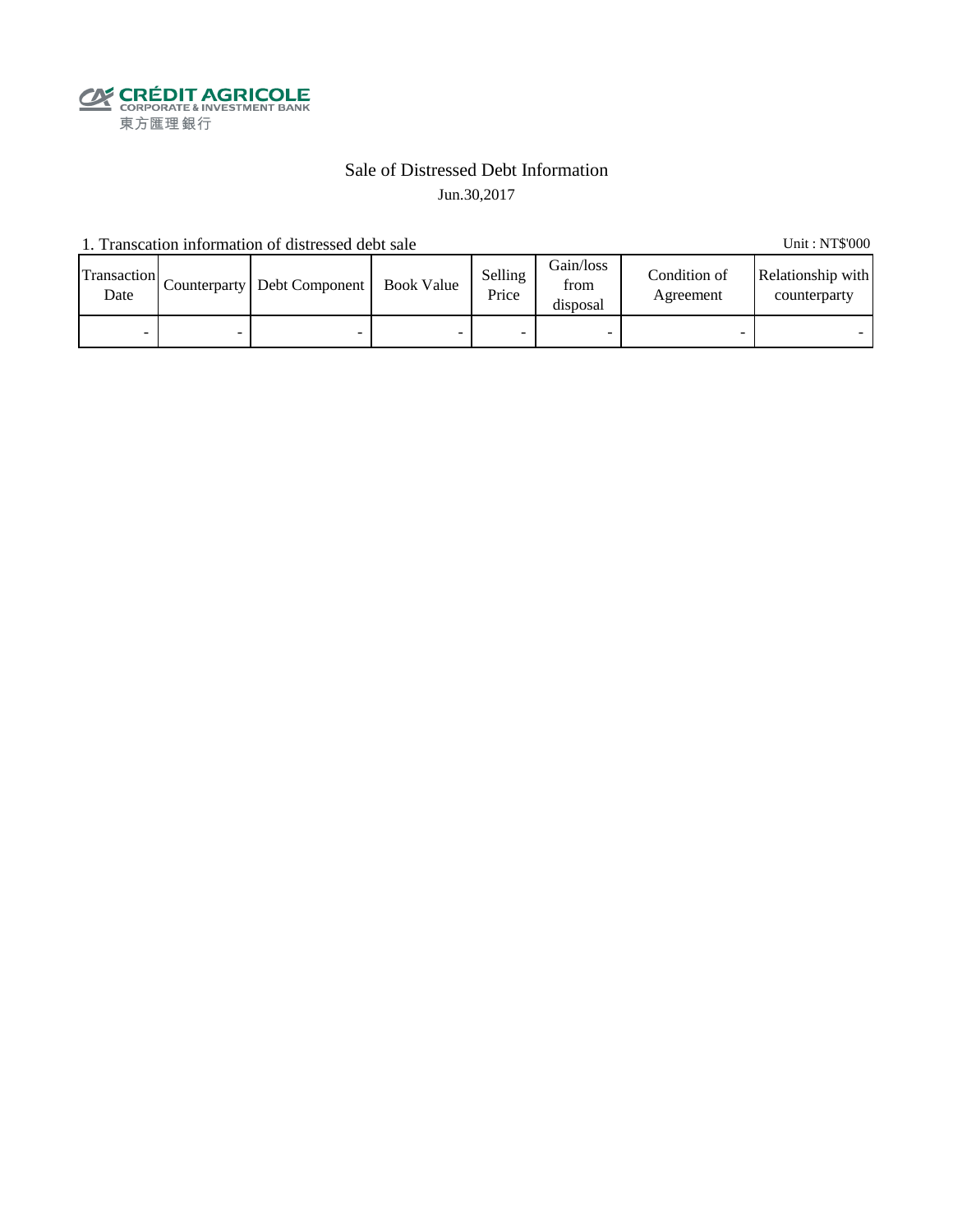

### Information of reinvestment business Jun.30,2017

Unit : NT\$'000

| Investee<br>company | Main<br>Locatio  <br>n<br>Item | Stockholdi   Investment | Realized                         | Conditions of share consolidation between the<br>company and its affiliated companies |                                                  |                                    |                                 |                          |                                        |         |
|---------------------|--------------------------------|-------------------------|----------------------------------|---------------------------------------------------------------------------------------|--------------------------------------------------|------------------------------------|---------------------------------|--------------------------|----------------------------------------|---------|
|                     |                                | Operating               | ng ratio in<br>Closing<br>Period | Value                                                                                 | Gain/Loss in<br><b>Book</b><br>Current<br>Period | Current number<br>of stock holding | Pro Forma<br>number of<br>stock | of stock                 | Total<br>Number Stockholdin<br>g ratio | Remarks |
| -                   |                                | -                       | $\overline{\phantom{0}}$         | -                                                                                     | $\overline{\phantom{a}}$                         | -                                  |                                 | $\overline{\phantom{0}}$ |                                        |         |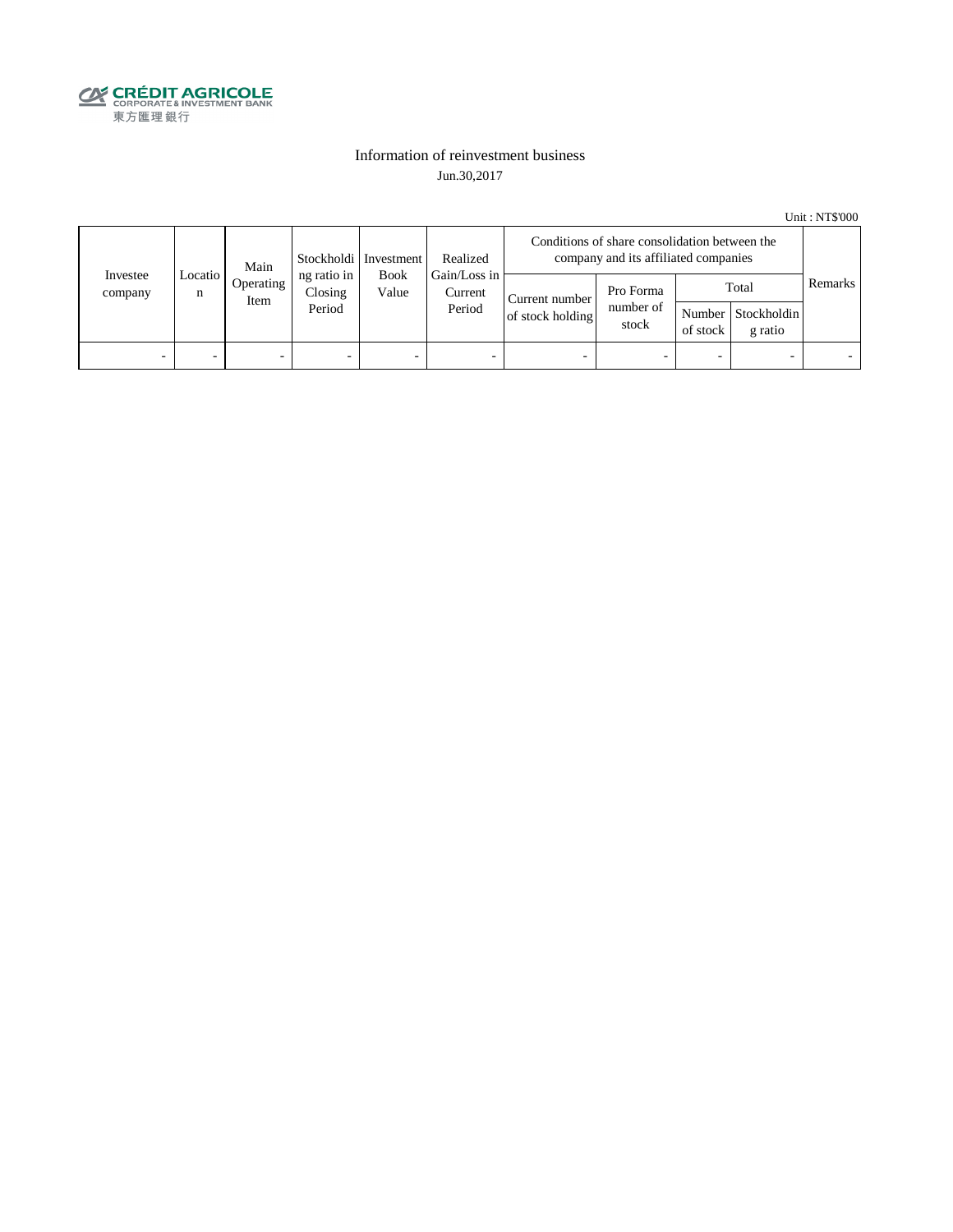

# Ratio of Deposits, Time Deposits and Foreign Currency Deposits to Total Deposits

Unit : NT\$'000, %

|                                | Jun.30,2017 | Jun.30,2016 |  |  |
|--------------------------------|-------------|-------------|--|--|
| Demand deposits                | 7,459,623   | 816,636     |  |  |
| % of Demand deposits           | 16.25 %     | 1.90 %      |  |  |
| Time deposits                  | 38,438,313  | 42,183,472  |  |  |
| % of Time deposits             | 83.75 %     | 98.10%      |  |  |
| Foreign currency deposits      | 34,863,146  | 42,446,610  |  |  |
| % of Foreign currency deposits | 75.96 %     | 98.71 %     |  |  |

Note:

1. % of Demand deposits = demand deposits  $\div$  total deposits ;

% of Time deposits = time deposits  $\div$  total deposits ;

- % of Foreign currency deposits = foreign currency deposits  $\div$  total deposits
- 2. Demand deposits and Time deposits include Foreign currency deposits and Treasury deposits.
- 3. Postal office deposits are excluded.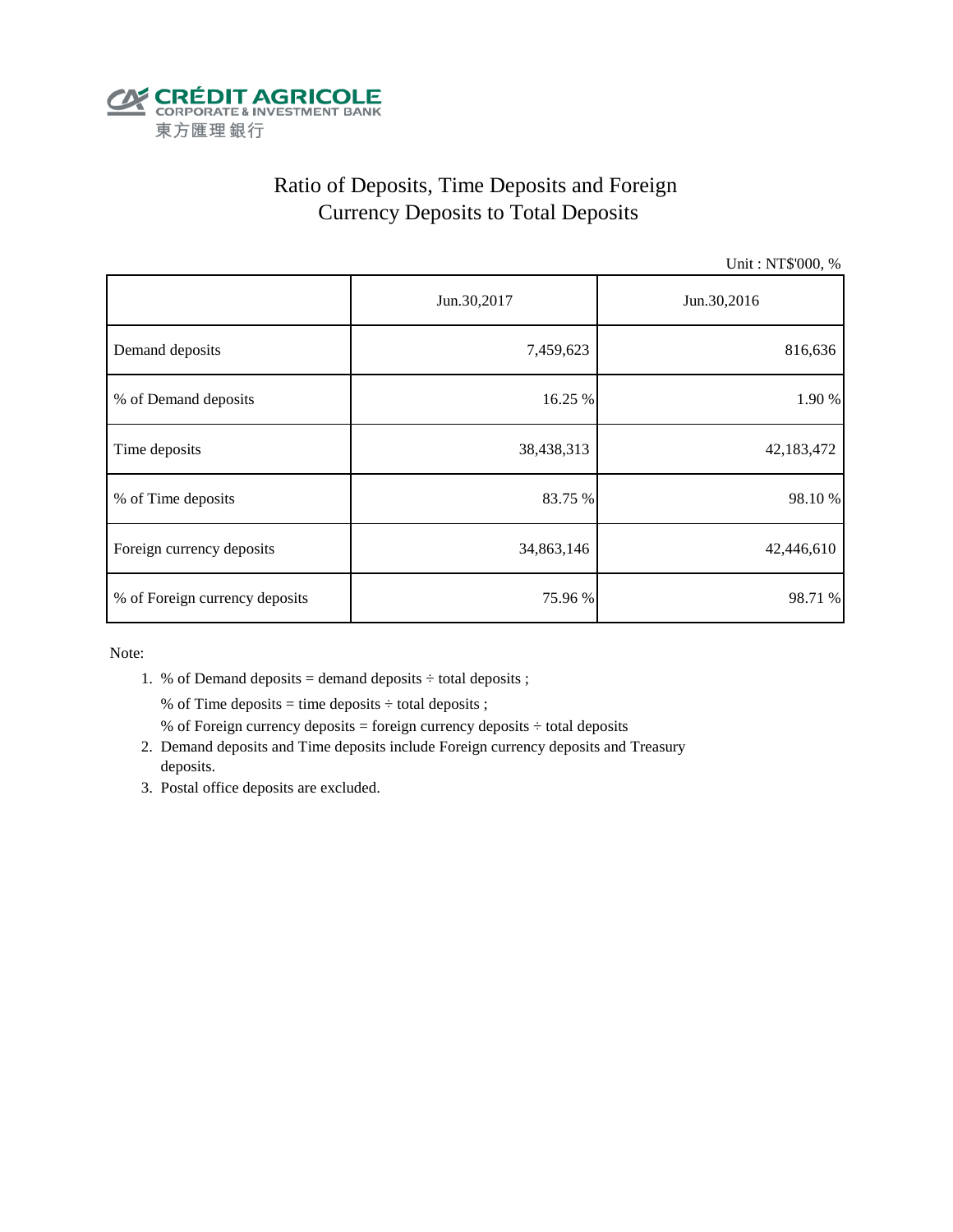

# Ratio of Small and Medium-Size Enterprise (SME) Loans

Unit : NT\$'000, %

|                     | Jun.30,2017 | Jun.30,2016 |  |  |
|---------------------|-------------|-------------|--|--|
| <b>SME</b> Loans    |             |             |  |  |
| % of SME Loans      | $0.00~\%$   | 0.00 %      |  |  |
| Consumer Loans      |             |             |  |  |
| % of Consumer Loans | $0.00\ \%$  | 0.00 %      |  |  |

Note:

1. % of SME Loans = SME Loans ÷ Total Loans;

% of Consumer Loans = Consumer Loans ÷ Total Loans

 2. Small and Medium-Size Enterprises (SME) are identified according to the definition promulgated by the Banking Bureau.

Employee Loans under Welfare Committee and other individual Consumer Loans.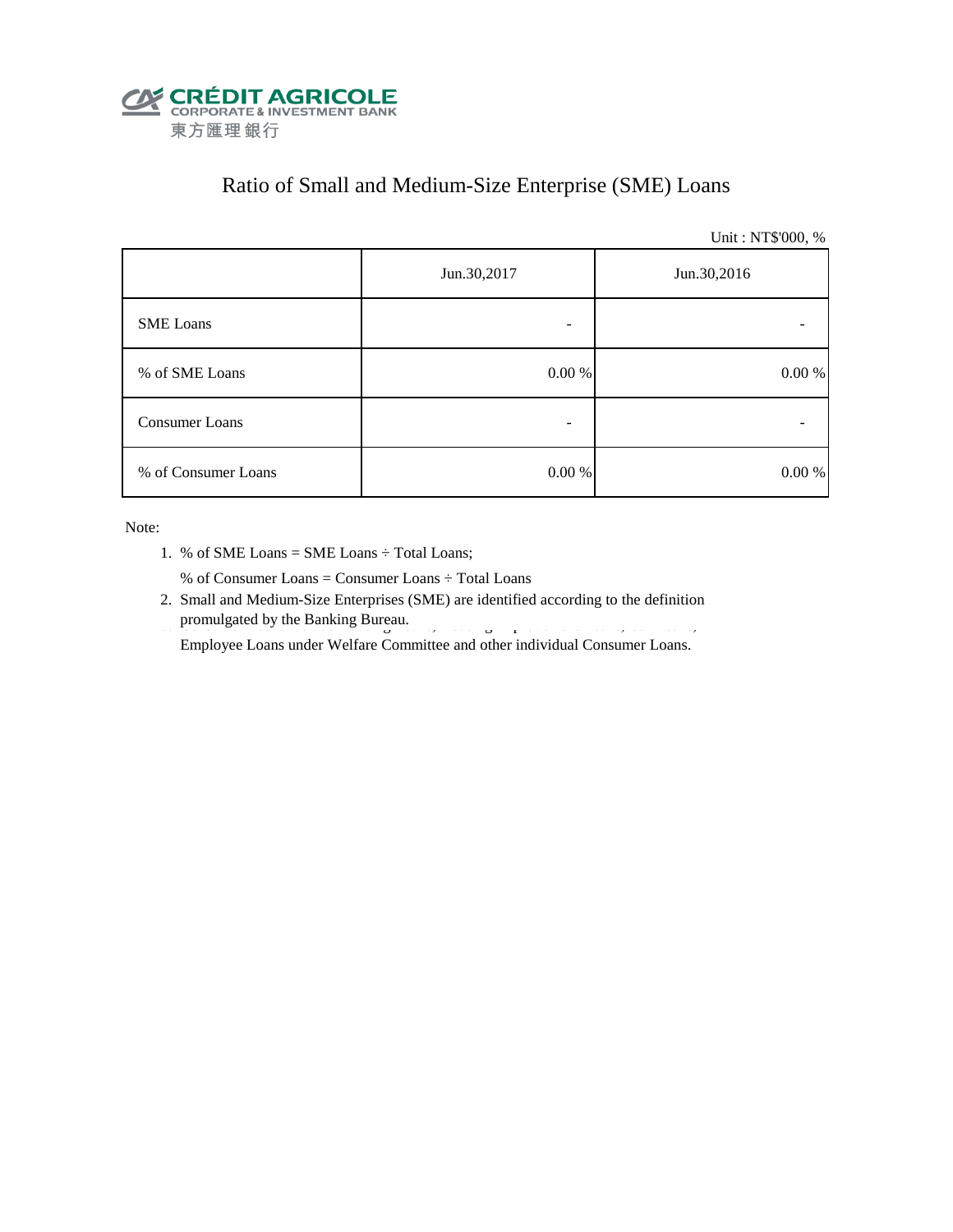

# Interest Bearing Assets and Interest Paying Liabilities

| Unit: NT\$'000, %                                        |                    |                          |                    |                          |  |  |
|----------------------------------------------------------|--------------------|--------------------------|--------------------|--------------------------|--|--|
|                                                          | Jun.30,2017        |                          | Jun.30,2016        |                          |  |  |
| <b>ITEM</b>                                              | Average<br>balance | Average<br>interest rate | Average<br>balance | Average<br>interest rate |  |  |
| Interest bearing assets                                  | 70,403,531         | 1.50 %                   | 119,030,827        | 1.15 %                   |  |  |
| Due from Central Bank, other branches<br>and other banks | 11,548,545         | 0.82 %                   | 56,084,888         | 0.85 %                   |  |  |
| Securities purchased                                     | 9,721,726          | 0.60%                    | 9,116,490          | 1.61 %                   |  |  |
| A/R Forfaiting - without recourse                        | 17,521,837         | 1.41 %                   | 16,196,250         | 0.84 %                   |  |  |
| Loans, discounted notes and bills                        | 31,611,423         | 2.02 %                   | 37,633,199         | 1.48 %                   |  |  |
| Interest paying liabilities                              | 77,843,076         | 1.30 %                   | 123,723,388        | 0.83%                    |  |  |
| Due to banks and other branches                          | 36,820,542         | 1.30 %                   | 80,299,563         | 0.67%                    |  |  |
| Deposits (demand deposits, time<br>deposits and NCD)     | 41,022,534         | 1.30 %                   | 43, 423, 825       | 1.14 %                   |  |  |

Note:

1. Average balance is based on daily average balance of interest bearing assets or interest liabilities.

 2. Interest bearing assets or interest paying liabilities are disclosed in accordance with the chart of accounts or their nature.